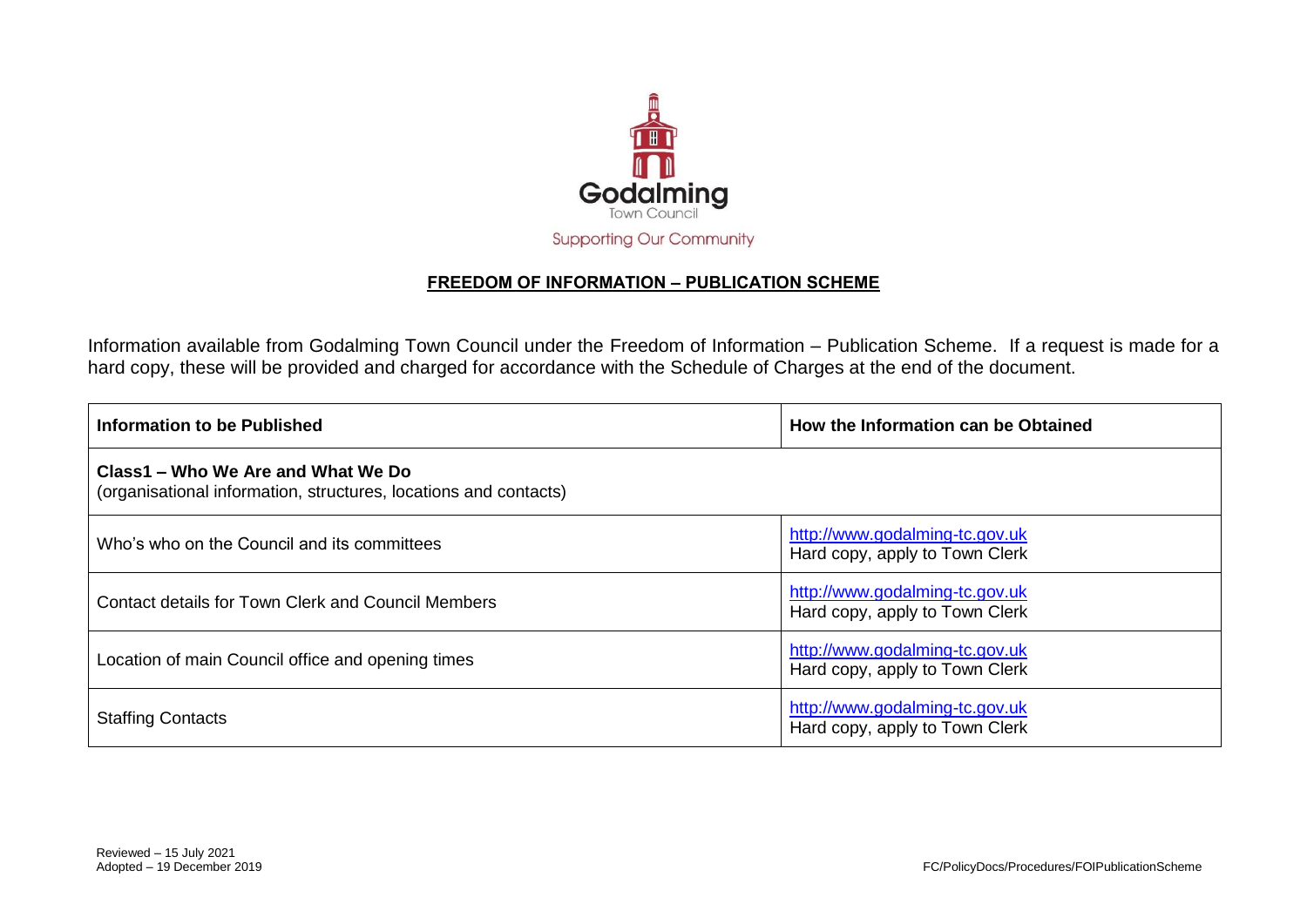| <b>Information to be Published</b>                                                                                                                                         | How the Information can be Obtained                              |
|----------------------------------------------------------------------------------------------------------------------------------------------------------------------------|------------------------------------------------------------------|
| Class 2 - What We Spend and How We Spend It<br>(financial information relating to projected and actual income and expenditure, procurement, contracts and financial audit) |                                                                  |
| Annual Return form and report by auditor                                                                                                                                   | http://www.godalming-tc.gov.uk<br>Hard copy, apply to Town Clerk |
| <b>Finalised budget</b>                                                                                                                                                    | http://www.godalming-tc.gov.uk<br>Hard copy, apply to Town Clerk |
| Precept                                                                                                                                                                    | http://www.godalming-tc.gov.uk<br>Hard copy, apply to Town Clerk |
| <b>Standing Orders</b>                                                                                                                                                     | http://www.godalming-tc.gov.uk<br>Hard copy, apply to Town Clerk |
| <b>Financial Regulations</b>                                                                                                                                               | http://www.godalming-tc.gov.uk<br>Hard copy, apply to Town Clerk |
| Grants given and received                                                                                                                                                  | http://www.godalming-tc.gov.uk<br>Hard copy, apply to Town Clerk |
| List of current contracts awarded and value of contract                                                                                                                    | Hard copy, apply to Town Clerk                                   |
| Members' allowances and expenses                                                                                                                                           | Hard copy, apply to Town Clerk                                   |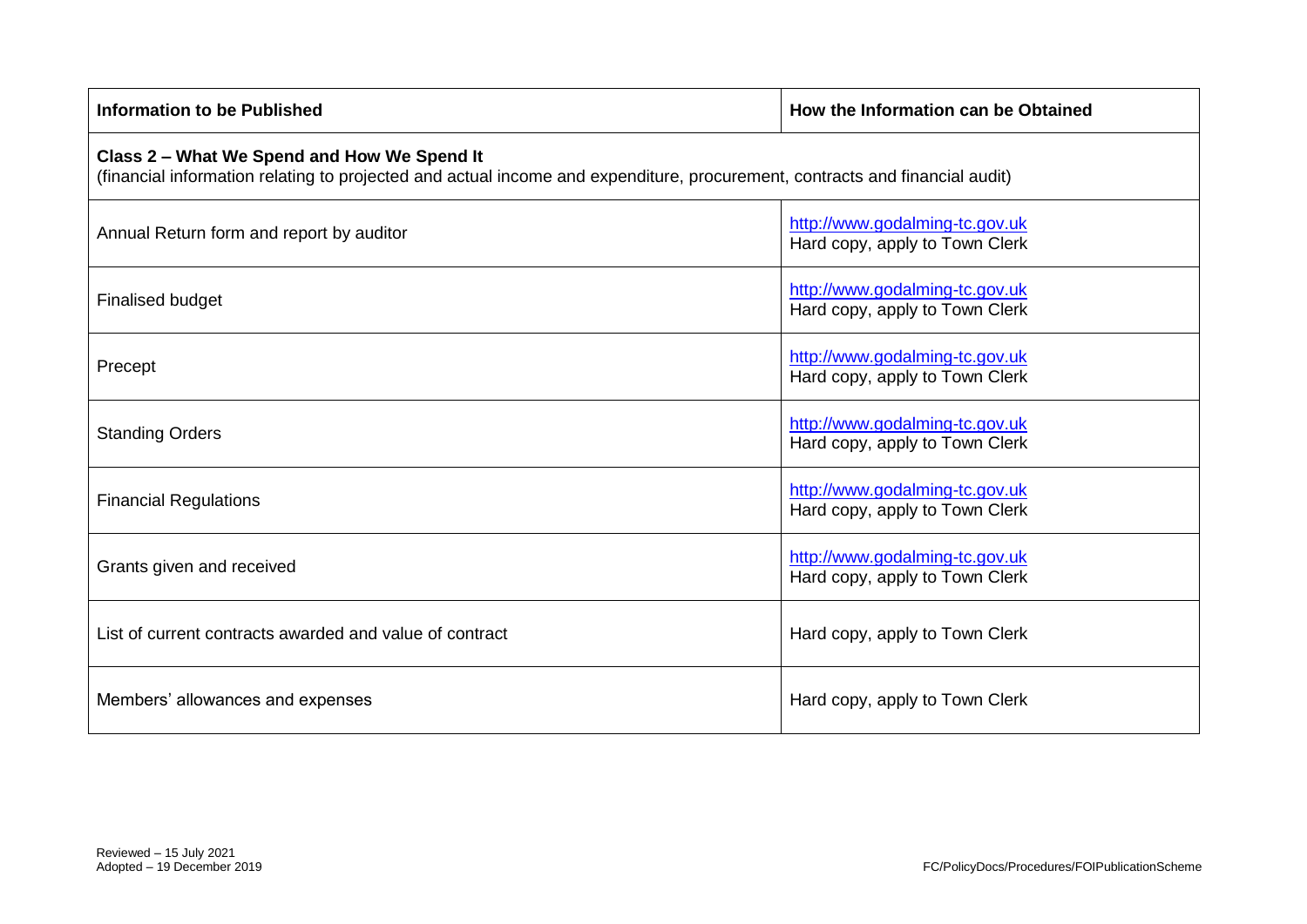| Information to be Published                                                                                                               | How the Information can be Obtained                              |
|-------------------------------------------------------------------------------------------------------------------------------------------|------------------------------------------------------------------|
| Class 3 – What Our Priorities Are and How We Are Doing<br>(strategies and plans, performance indicators, audits, inspections and reviews) |                                                                  |
| Annual Report (current and previous year as a minimum)                                                                                    | http://www.godalming-tc.gov.uk<br>Hard copy, apply to Town Clerk |
| Godalming Town Council's Programme 2019 - 2023                                                                                            | http://www.godalming-tc.gov.uk<br>Hard copy, apply to Town Clerk |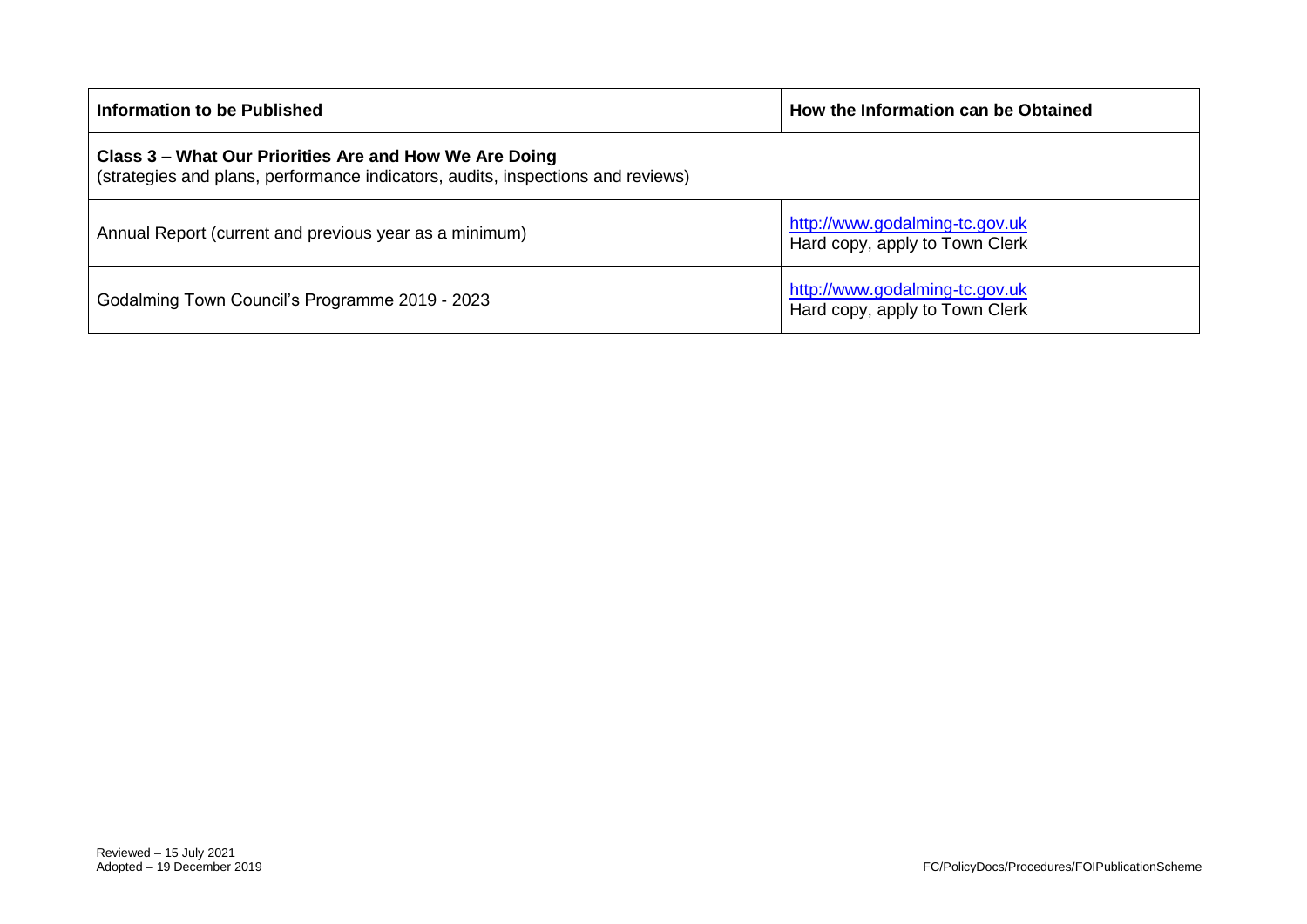| <b>Information to be Published</b>                                                                                                        | How the Information can be Obtained                              |
|-------------------------------------------------------------------------------------------------------------------------------------------|------------------------------------------------------------------|
| Class 4 – How We Make Decisions<br>(decision-making processes and records of decisions)<br>current and previous council year as a minimum |                                                                  |
| Timetable of meetings (council, any committee meetings and town meetings)                                                                 | http://www.godalming-tc.gov.uk<br>Hard copy, apply to Town Clerk |
| Agendas of meetings (as above)                                                                                                            | http://www.godalming-tc.gov.uk<br>Hard copy, apply to Town Clerk |
| Minutes of meetings (as above) – NB. This will exclude information that is properly<br>regarded as private to the meeting                 | http://www.godalming-tc.gov.uk<br>Hard copy, apply to Town Clerk |
| Reports presented to council meetings – NB. This will exclude information that is properly<br>regarded as private to the meeting          | http://www.godalming-tc.gov.uk<br>Hard copy, apply to Town Clerk |
| Responses to consultation papers                                                                                                          | http://www.godalming-tc.gov.uk<br>Hard copy, apply to Town Clerk |
| Responses to planning applications (minutes of Policy & Management Committee, when<br>appropriate)                                        | http://www.godalming-tc.gov.uk<br>Hard copy, apply to Town Clerk |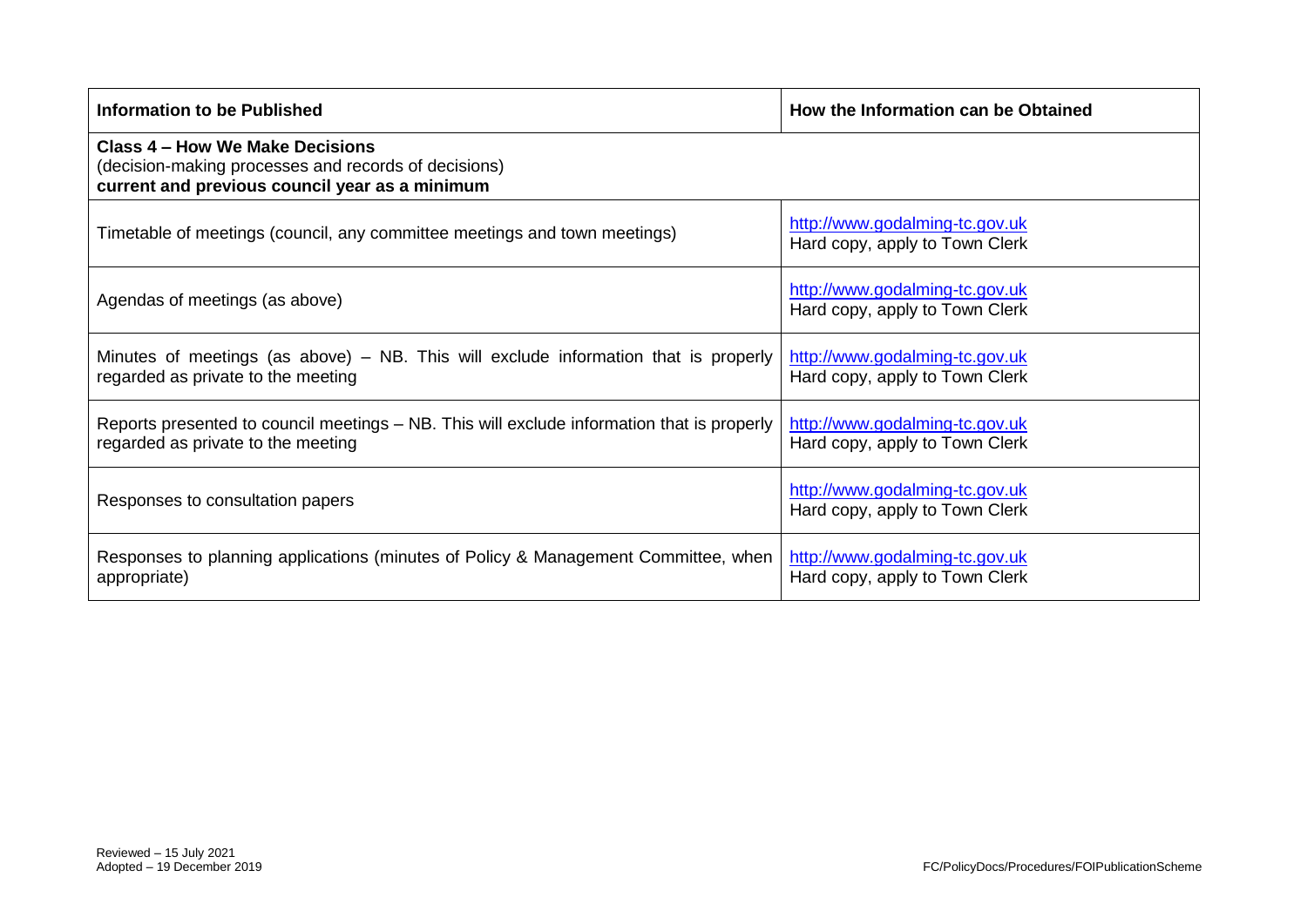| <b>Information to be Published</b>                                                                                                                                                                                                                                                                                                     | How the Information can be Obtained                              |  |
|----------------------------------------------------------------------------------------------------------------------------------------------------------------------------------------------------------------------------------------------------------------------------------------------------------------------------------------|------------------------------------------------------------------|--|
| <b>Class 5 - Our Policies and Procedures</b><br>(current written protocols, policies and procedures for delivering our services and responsibilities)                                                                                                                                                                                  |                                                                  |  |
| Policies and procedures for the conduct of council business:<br><b>Standing Orders</b><br>Committees' terms of reference (in Standing Orders)<br>Delegated authority in respect of Officers (in Standing Orders)<br>Code of Conduct<br>Policy documents                                                                                | http://www.godalming-tc.gov.uk<br>Hard copy, apply to Town Clerk |  |
| Policies and procedures for the provision of services and about the employment of staff:<br>Internal policies relating to the delivery of services<br><b>Equality &amp; Diversity Policy</b><br><b>Health &amp; Safety Policy</b><br>Data Protection/GDPR<br>Complaints procedures (including those covering requests for information) | http://www.godalming-tc.gov.uk<br>Hard copy, apply to Town Clerk |  |
| <b>Privacy Policy</b>                                                                                                                                                                                                                                                                                                                  | http://www.godalming-tc.gov.uk<br>Hard copy, apply to Town Clerk |  |
| Records management policies (records retention, destruction and archive)                                                                                                                                                                                                                                                               | http://www.godalming-tc.gov.uk<br>Hard copy, apply to Town Clerk |  |
| <b>Data Protection Policy</b>                                                                                                                                                                                                                                                                                                          | http://www.godalming-tc.gov.uk<br>Hard copy, apply to Town Clerk |  |
| Schedule of Charges (for the publication of information)                                                                                                                                                                                                                                                                               | http://www.godalming-tc.gov.uk<br>Hard copy, apply to Town Clerk |  |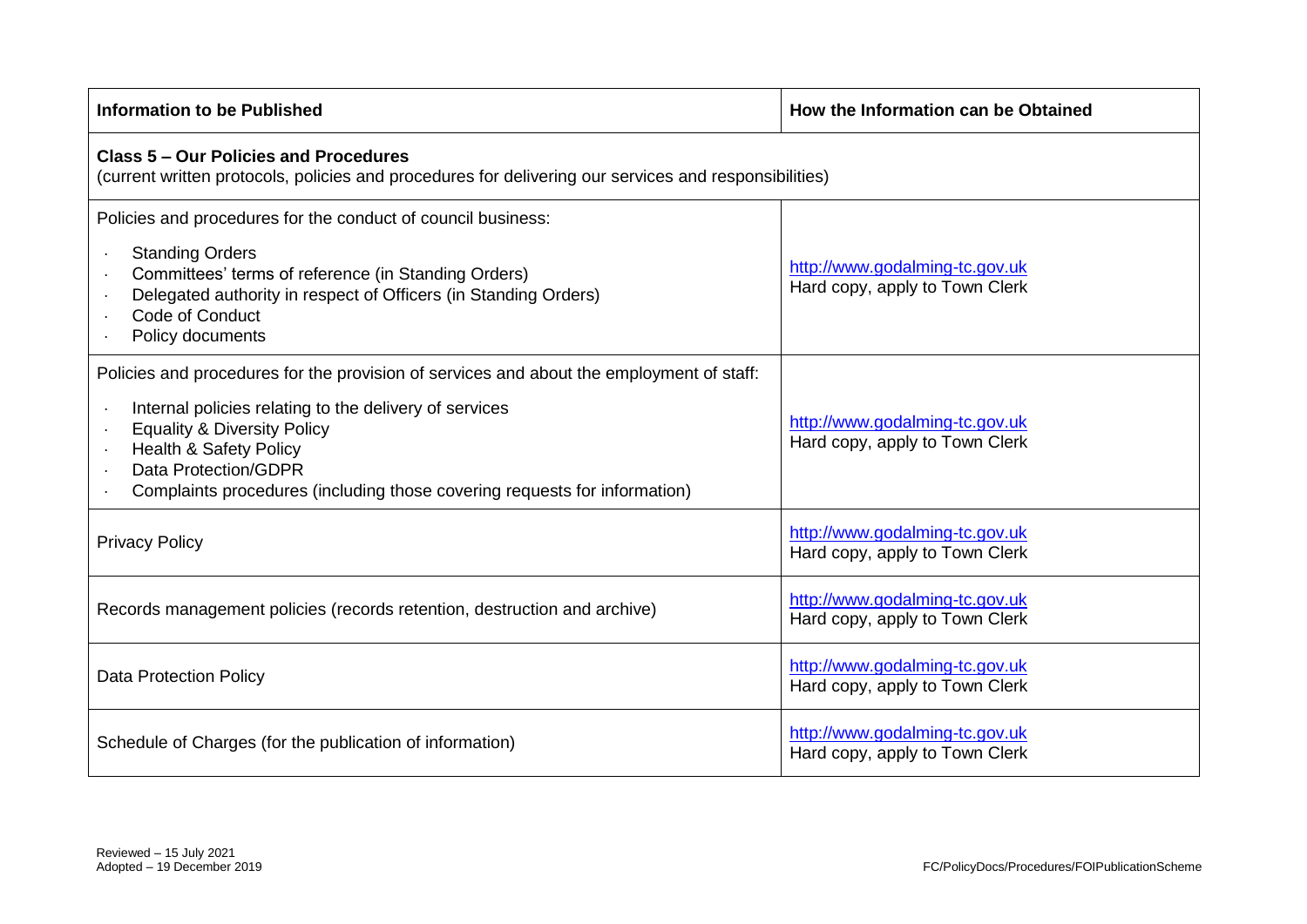| <b>Information to be Published</b>                                                                                                                     | How the Information can be Obtained                               |
|--------------------------------------------------------------------------------------------------------------------------------------------------------|-------------------------------------------------------------------|
| <b>Class 6 - Lists and Registers</b><br>currently maintained lists and registers only                                                                  |                                                                   |
| Any publicly available register or list (if any are held, this should be publicised; in most<br>circumstances existing access provisions will suffice) |                                                                   |
| <b>Assets Register</b>                                                                                                                                 | Available for inspection only                                     |
| <b>Burials Register</b>                                                                                                                                | Available for inspection only                                     |
| <b>Register of Purchased Graves</b>                                                                                                                    | Available for inspection only                                     |
| Register of Members' interests                                                                                                                         | http://www.godalming-tc.gov.uk<br>Hard copy, apply to Town Clerk  |
| Register of gifts and hospitality                                                                                                                      | Hard copy, apply to Town Clerk                                    |
| List by surname of burials to 2013                                                                                                                     | http://www.godalming-jbc.gov.uk<br>Hard copy, apply to Town Clerk |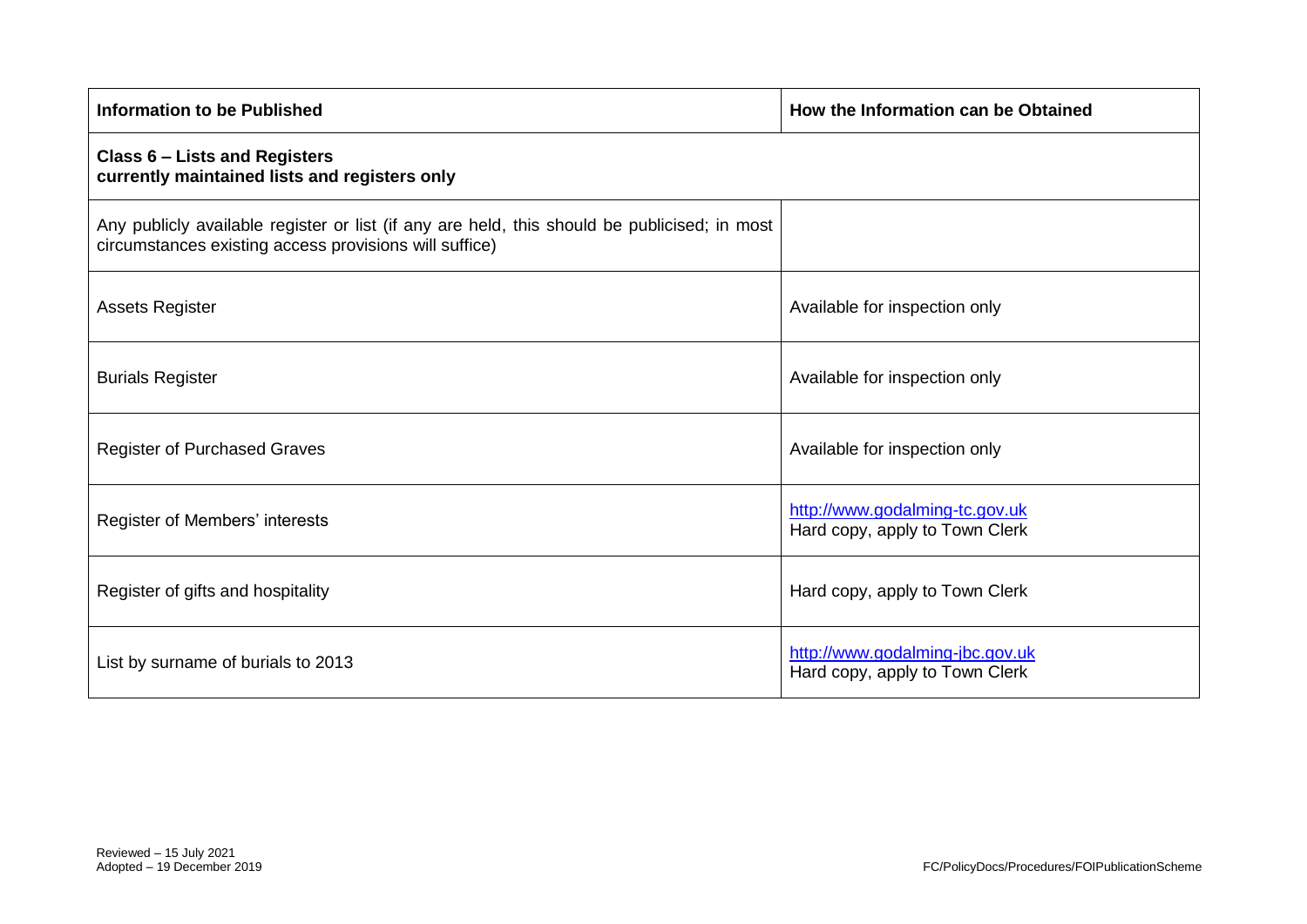| Information to be Published                                                                                                                                                                   | How the Information can be Obtained                              |  |
|-----------------------------------------------------------------------------------------------------------------------------------------------------------------------------------------------|------------------------------------------------------------------|--|
| Class 7 - The Services We Offer<br>(information about the services we offer, including leaflets, guidance and newsletters produced for the public and businesses)<br>current information only |                                                                  |  |
| Allotments                                                                                                                                                                                    | http://www.godalming-tc.gov.uk<br>Hard copy, apply to Town Clerk |  |
| Burial grounds (on behalf of Godalming Joint Burial Committee)                                                                                                                                | http://www.godalming-tc.gov.uk<br>Hard copy, apply to Town Clerk |  |
| Community centres and village halls                                                                                                                                                           | http://www.godalming-tc.gov.uk<br>Hard copy, apply to Town Clerk |  |
| Seating, litter bins, clocks, memorials and lighting                                                                                                                                          | Hard copy, apply to Town Clerk                                   |  |
| <b>Bus shelters</b>                                                                                                                                                                           | Hard copy, apply to Town Clerk                                   |  |
| Public conveniences                                                                                                                                                                           | Hard copy, apply to Town Clerk                                   |  |
| A summary of services for which the Council is entitled to recover a fee, together with those<br>fees (e.g. burial fees)                                                                      | http://www.godalming-tc.gov.uk<br>Hard copy, apply to Town Clerk |  |